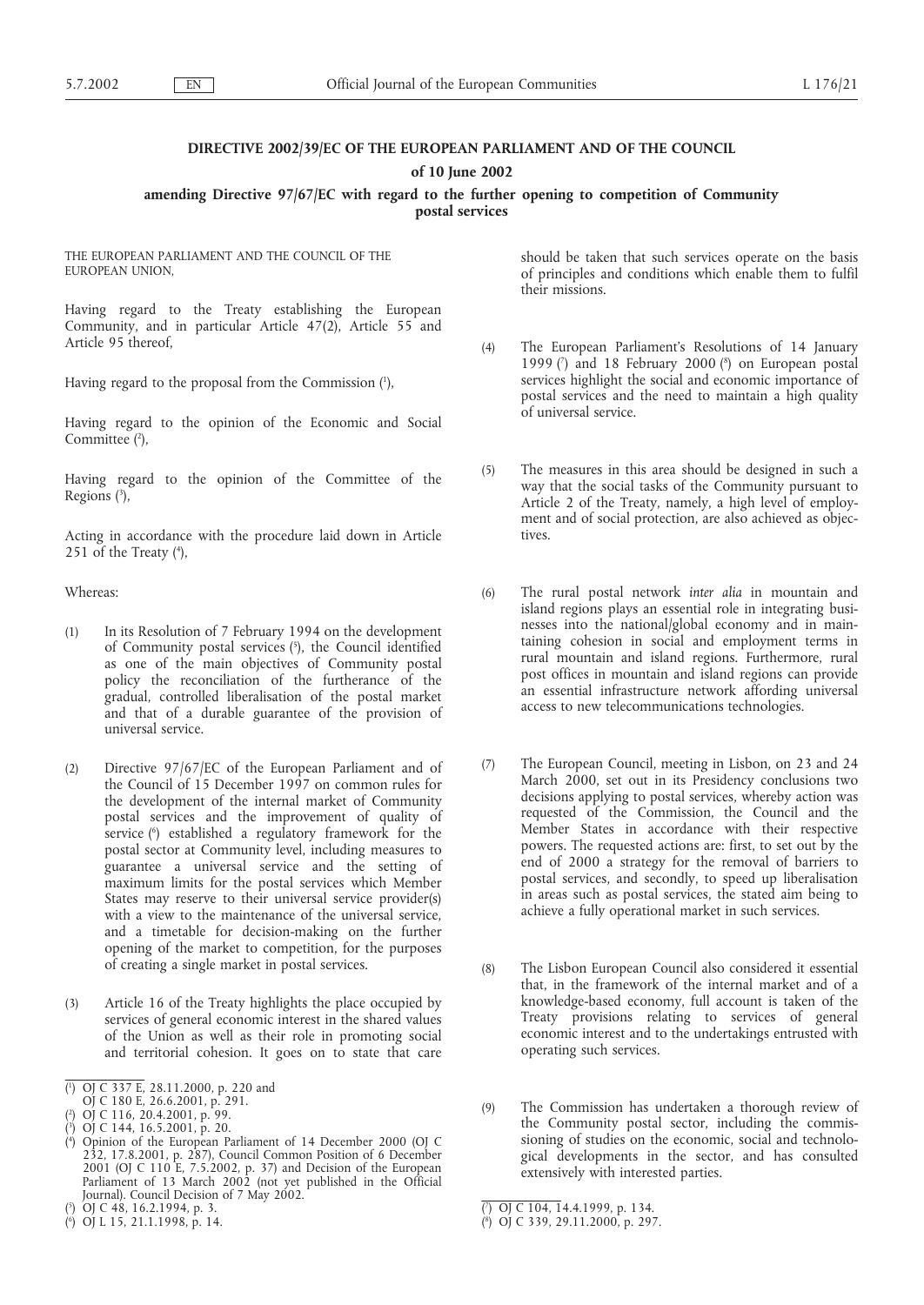- (10) The Community postal sector requires a modern regulatory framework which aims in particular at enhancing the internal market for postal services. Increased competitiveness should enable the postal sector to be integrated with alternative methods of communication and allow the quality of the service provided to ever-more demanding users to be improved.
- (11) The basic aim of safeguarding the durable provision of a universal service matching the standard of quality defined by the Member States in accordance with Article 3 of Directive 97/67/EC on a consistent basis throughout the Community can be secured if, in this area, the possibility of reserving services is maintained and, at the same time, conditions of high efficiency ensured by a sufficient degree of freedom to provide services.
- (12) The increase in demand within the postal sector as a whole, predicted for the medium term, could help to offset the loss of market share that the universal service providers may incur as a result of further marketopening and would thereby further safeguard the universal service.
- (13) Amongst the factors which bring about change affecting employment in the postal sector, technological development and market pressure for efficiency gains are the most important; of the remaining factors for change, market-opening will play a less prominent part. Marketopening will help to expand the overall size of the postal markets, and any reductions in staff levels among the universal service providers due to such measures (or their anticipation) are likely to be offset by the resulting growth in employment among private operators and new market entrants.
- (14) It is appropriate to provide at Community level a timetable for a gradual and controlled opening of the letters market to competition which allows all universal service providers sufficient time to put in place the further measures of modernisation and restructuring required to ensure their long-term viability under the new market conditions. An appropriate period of time is also needed to enable Member States to adapt their regulatory systems to a more open environment. It is therefore appropriate to provide for a step-by-step approach to further market-opening, consisting of intermediate steps representing significant but controlled opening of the market, followed by a review and proposal confirming, if appropriate, the date of 2009 for the full accomplishment of the internal market for postal services or determining a relevant alternative step towards it in the light of the review results.
- (15) It is appropriate to ensure that the next phases of market-opening are both substantial in nature and

achievable in practice for the Member States whilst also ensuring the continuing of universal service.

- (16) General reductions to 100 grams in 2003 and 50 grams in 2006 in the weight limit of the services which may be reserved to the universal service providers, combined with opening outgoing cross-border mail fully to competition with possible exceptions to the extent necessary to ensure the provision of universal service, represent relatively simple and controlled further phases which are nevertheless significant.
- (17) In the Community, items of ordinary correspondence weighing between 50 grams and 350 grams represent on average approximately 16 % of the total postal revenues of the universal service providers, out of which 9 % correspond to items of ordinary correspondence weighing between 100 grams and 350 grams, whilst items of outward cross-border correspondence below the 50-gram weight limit represent a further 3 % or so, on average, of the total postal revenues of the universal service providers.
- (18) Price limits for the services capable of being reserved, of respectively three in 2003 and two-and-a-half times in 2006 the public tariff for an item of correspondence in the first weight step of the fastest standard category, are appropriate in combination with 100-gram and 50-gram weight limits where applicable.
- (19) Direct mail already represents in most Member States a dynamic and growing market with substantial growth prospects while in the remaining Member States there is considerable potential for growth. Direct mail is already largely open to competition in six Member States. The improvements in service flexibility and pricing resultant from competition would improve the position of direct mail versus alternative communications media, which, in turn, would be likely to lead to new postal items as an additional spin-off and strengthen the position of the postal industry as a whole. Nevertheless, to the extent necessary to ensure the provision of universal service, it should be provided that direct mail may continue to be reserved within the above weight and price limits.
- (20) Outgoing cross-border mail represents on average 3 % of total postal revenues. Opening this part of the market in all Member States, with exceptions that would be necessary to ensure the provision of universal service, would allow different postal operators to collect, sort and transport all outgoing cross-border mail.
- (21) Opening incoming cross-border mail to competition would allow circumvention of the 100-gram in 2003 and 50-gram in 2006 limits through relocation of the posting of a proportion of bulk domestic mail, thereby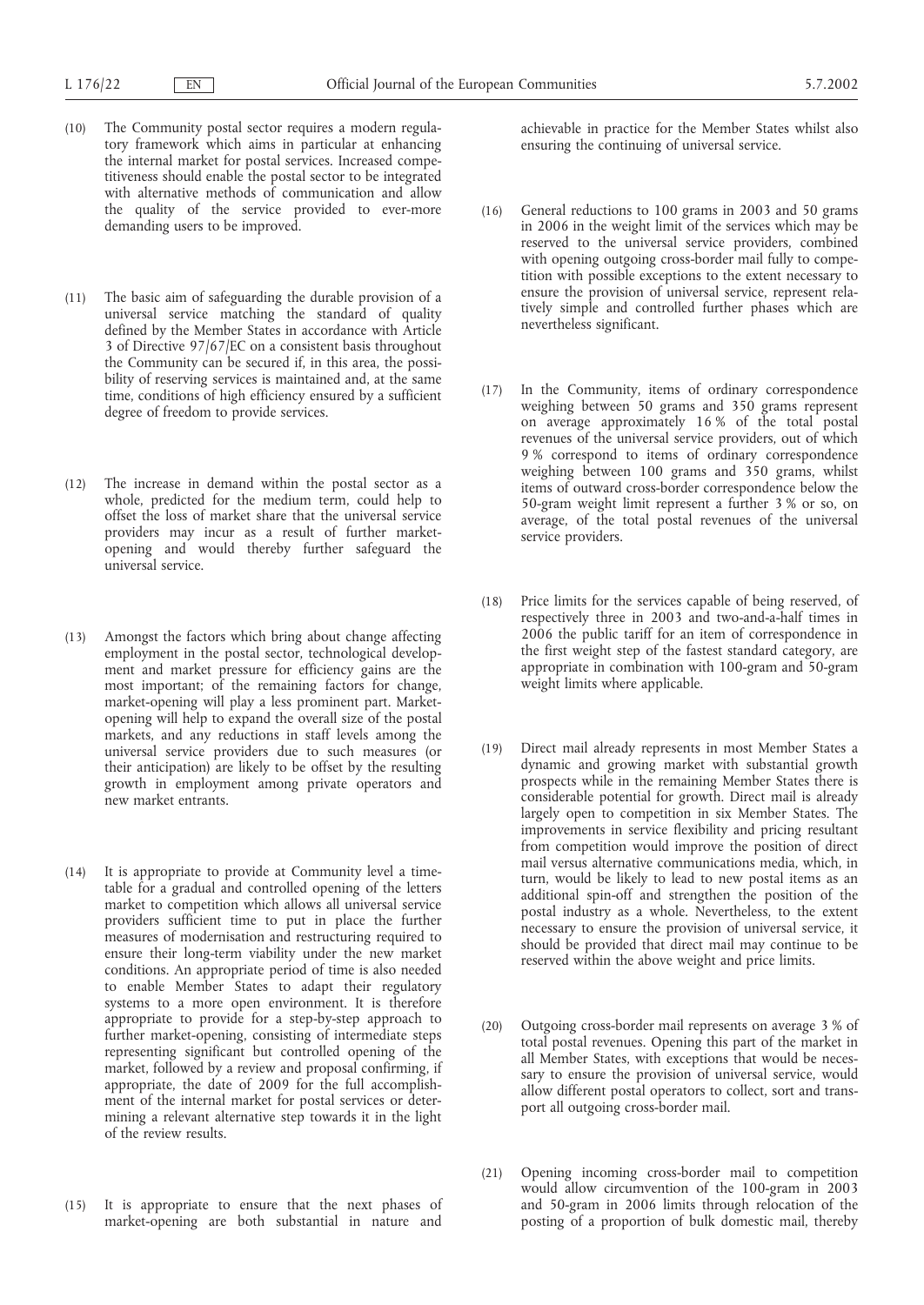making its effects unpredictable. Identifying the origins of items of correspondence could present additional enforcement difficulties. 100-gram and 50-gram weight limits for items of ordinary incoming cross-border correspondence and direct mail, as for ordinary domestic correspondence, are practical as they do not present a risk of circumvention either in this way or through an artificial increase in the weight of individual items of correspondence.

- (22) Setting a timetable now, aimed at further steps towards the full accomplishment of the internal market for postal services, is important for both the long-term viability of the universal service and the continued development of modern and efficient posts.
- (23) It is appropriate to continue to provide for the possibility for Member States to reserve certain postal services to their universal service provider(s). These arrangements will enable the universal service providers to complete the process of adapting their operations and human resources to conditions of greater competition without upsetting their financial equilibrium and thus without jeopardising the safeguarding of universal service.
- (24) It is appropriate both to define the new weight and price limits and the services to which they may apply and to provide for a further review and decision confirming, if appropriate, the date of 2009 for the full accomplishment of the internal market for postal services, or determining a relevant alternative step towards it in the light of the review results.
- (25) Measures adopted by a Member State, including the establishment of a compensation fund or any change in its operation or any implementation of, or payment from, it, may involve aid granted by a Member State or through State resources in any form whatsoever within the meaning of Article 87(1) of the Treaty necessitating prior notification to the Commission pursuant to Article 88(3) thereof.
- (26) The concept of licensing competitors in the universal service area can be combined with requirements obliging such licensees to contribute to the provision of universal service.
- (27) Directive 97/67/EC established that Member States are to designate one or more national regulatory authorities for the postal sector that are legally separate from, and operationally independent of, the postal operators. In view of the dynamics of the European Postal markets, the important role national regulatory authorities play should be acknowledged and furthered, in particular concerning the task of ensuring that the reserved services are respected, except in Member States where there are no reserved services. Article 9 of Directive 97/67/EC allows Member States to go beyond the objectives of that Directive.
- (28) It might be appropriate for national regulatory authorities to link the introduction of licences to requirements that consumers of the licensees' services are to have transparent, simple and inexpensive procedures available

to them for dealing with their complaints, regardless of whether they relate to the services of the universal service provider(s) or to those of operators holding authorisations, including individual licence-holders. It might be further appropriate for these procedures to be available to users of all postal services, whether or not they are universal services. Such procedures should include procedures for determining responsibility in case of loss of, or damage to, mail items.

- (29) The universal service providers normally provide services, for example to business customers, consolidators of mail for different customers and bulk mailers, enabling them to enter the mail stream at different points and under different conditions by comparison with the standard letters service. In doing this, the universal service providers should comply with the principles of transparency and non-discrimination, both as between different third parties and as between third parties and universal service providers supplying equivalent services. It is also necessary for such services to be available to private customers who post in similar conditions, given the need for non-discrimination in the provision of services.
- (30) In order to keep the European Parliament and the Council informed on the development of the internal market for postal services, the Commission should regularly submit reports to those institutions on the application of this Directive.
- (31) It is appropriate to postpone until 31 December 2008 the date for the expiry of Directive 97/67/EC. Authorisation procedures established in Member States in compliance with the Directive 97/67/EC should not be affected by this date.
- (32) Directive 97/67/EC should therefore be amended accordingly.
- (33) This Directive is without prejudice to the application of the Treaty rules on competition and on the freedom to provide services, as explained in particular in the Notice from the Commission on the application of the competition rules to the postal sector and on the assessment of certain State measures relating to postal services (1 ),

HAVE ADOPTED THIS DIRECTIVE:

#### *Article 1*

Directive 97/67/EC is hereby amended as follows:

1. Article 7 shall be replaced by the following:

*'Article 7*

1. To the extent necessary to ensure the maintenance of universal service, Member States may continue to reserve services to universal service provider(s). Those services shall be limited to the clearance, sorting, transport and delivery of items of domestic correspondence and incoming crossborder correspondence, whether by accelerated delivery or not, within both of the following weight and price limits.

<sup>(</sup> 1 ) OJ C 39, 6.2.1998, p. 2.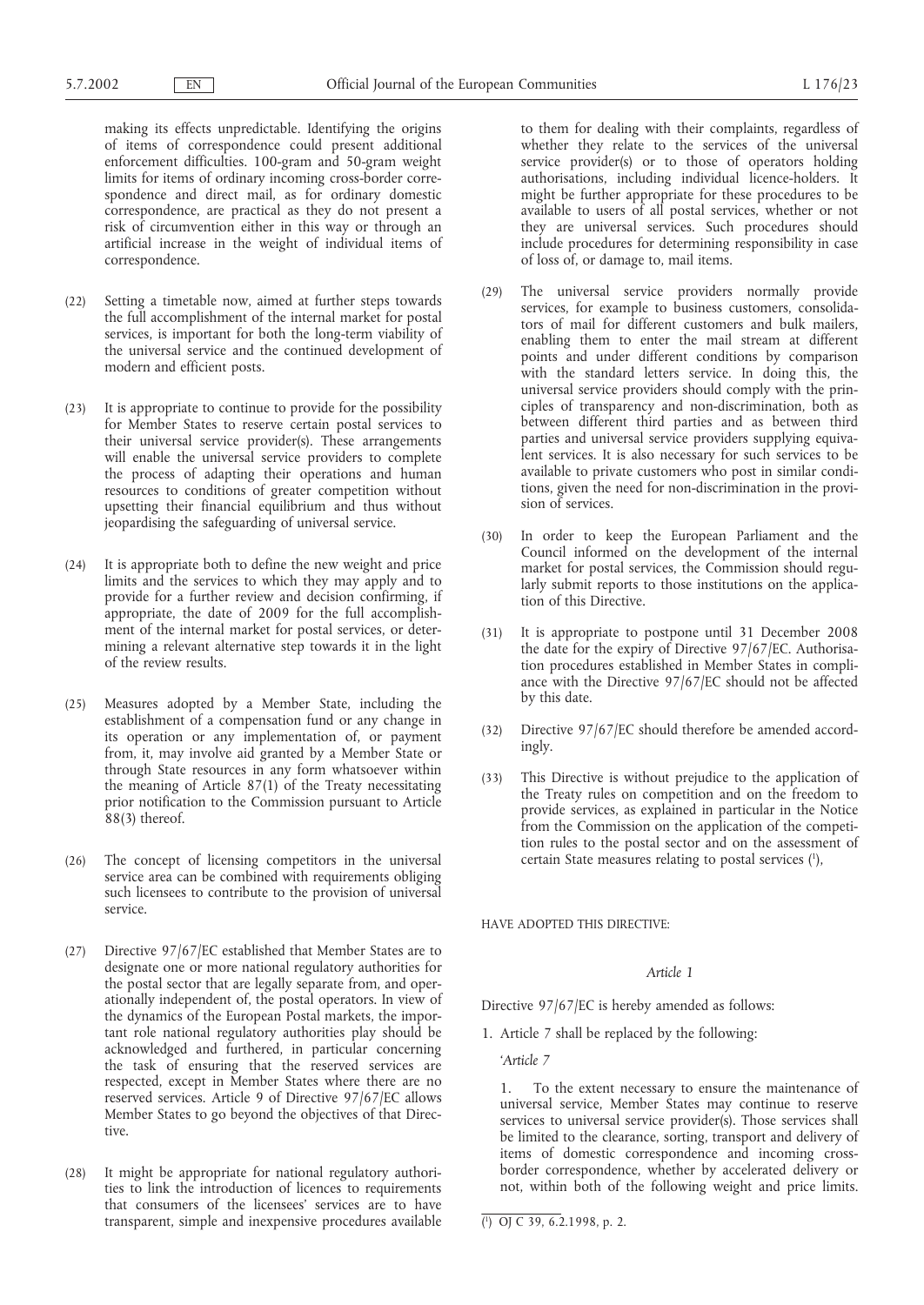The weight limit shall be 100 grams from 1 January 2003 and 50 grams from 1 January 2006. These weight limits shall not apply as from 1 January 2003 if the price is equal to, or more than, three times the public tariff for an item of correspondence in the first weight step of the fastest category, and, as from 1 January 2006, if the price is equal to, or more than, two and a half times this tariff.

In the case of the free postal service for blind and partially sighted persons, exceptions to the weight and price restrictions may be permitted.

To the extent necessary to ensure the provision of universal service, direct mail may continue to be reserved within the same weight and price limits.

To the extent necessary to ensure the provision of universal service, for example when certain sectors of postal activity have already been liberalised or because of the specific characteristics particular to the postal services in a Member State, outgoing cross-border mail may continue to be reserved within the same weight and price limits.

2. Document exchange may not be reserved.

The Commission shall finalise a prospective study which will assess, for each Member State, the impact on universal service of the full accomplishment of the postal internal market in 2009. Based on the study's conclusions, the Commission shall submit by 31 December 2006 a report to the European Parliament and the Council accompanied by a proposal confirming, if appropriate, the date of 2009 for the full accomplishment of the postal internal market or determining any other step in the light of the study's conclusions.';

- 2. the following indents shall be added to Article 12:
	- '— whenever universal service providers apply special tariffs, for example for services for businesses, bulk mailers or consolidators of mail from different customers, they shall apply the principles of transparency and non-discrimination with regard both to the tariffs and to the associated conditions. The tariffs shall take account of the avoided costs, as compared to the standard service covering the complete range of features offered for the clearance, transport, sorting and delivery of individual postal items and, together with the associated conditions, shall apply equally both as between different third parties and as between third parties and universal service providers supplying equivalent services. Any such tariffs shall also be available to private customers who post under similar conditions,
	- cross-subsidisation of universal services outside the reserved sector out of revenues from services in the reserved sector shall be prohibited except to the extent to which it is shown to be strictly necessary to fulfil specific universal service obligations imposed in the competitive area; except in Member States where there are no reserved services, rules shall be adopted to this

effect by the national regulatory authorities who shall inform the Commission of such measures.';

3. the first and second subparagraphs of Article 19 shall be replaced by the following:

'Member States shall ensure that transparent, simple and inexpensive procedures are drawn up for dealing with users' complaints, particularly in cases involving loss, theft, damage or non-compliance with service quality standards (including procedures for determining where responsibility lies in cases where more than one operator is involved).

Member States may provide that this principle is also applied to beneficiaries of services which are:

- outside the scope of the universal service as defined in Article 3, and
- within the scope of the universal service as defined in Article 3, but which are not provided by the universal service provider.

Member States shall adopt measures to ensure that the procedures referred to in the first subparagraph enable disputes to be settled fairly and promptly with provision, where warranted, for a system of reimbursement and/or compensation.';

4. the third subparagraph of Article 22 shall be replaced by the following:

'The national regulatory authorities shall have as a particular task ensuring compliance with the obligations arising from this Directive and shall, where appropriate, establish controls and specific procedures to ensure that the reserved services are respected. They may also be charged with ensuring compliance with competition rules in the postal sector.'

- 5. Article 23 shall be replaced by the following:
	- *'Article 23*

Without prejudice to Article 7, every two years, on the first occasion no later than 31 December 2004, the Commission shall submit a report to the European Parliament and the Council on the application of this Directive, including the appropriate information about developments in the sector, particularly concerning economic, social, employment and technological aspects, as well as about quality of service. The report shall be accompanied where appropriate by proposals to the European Parliament and the Council.';

6. Article 27 shall be replaced by the following:

*'Article 27*

The provisions of this Directive, with the exception of Article 26, shall expire on 31 December 2008 unless otherwise decided in accordance with Article 7(3). The authorisation procedures described in Article 9 shall not be affected by this date.'